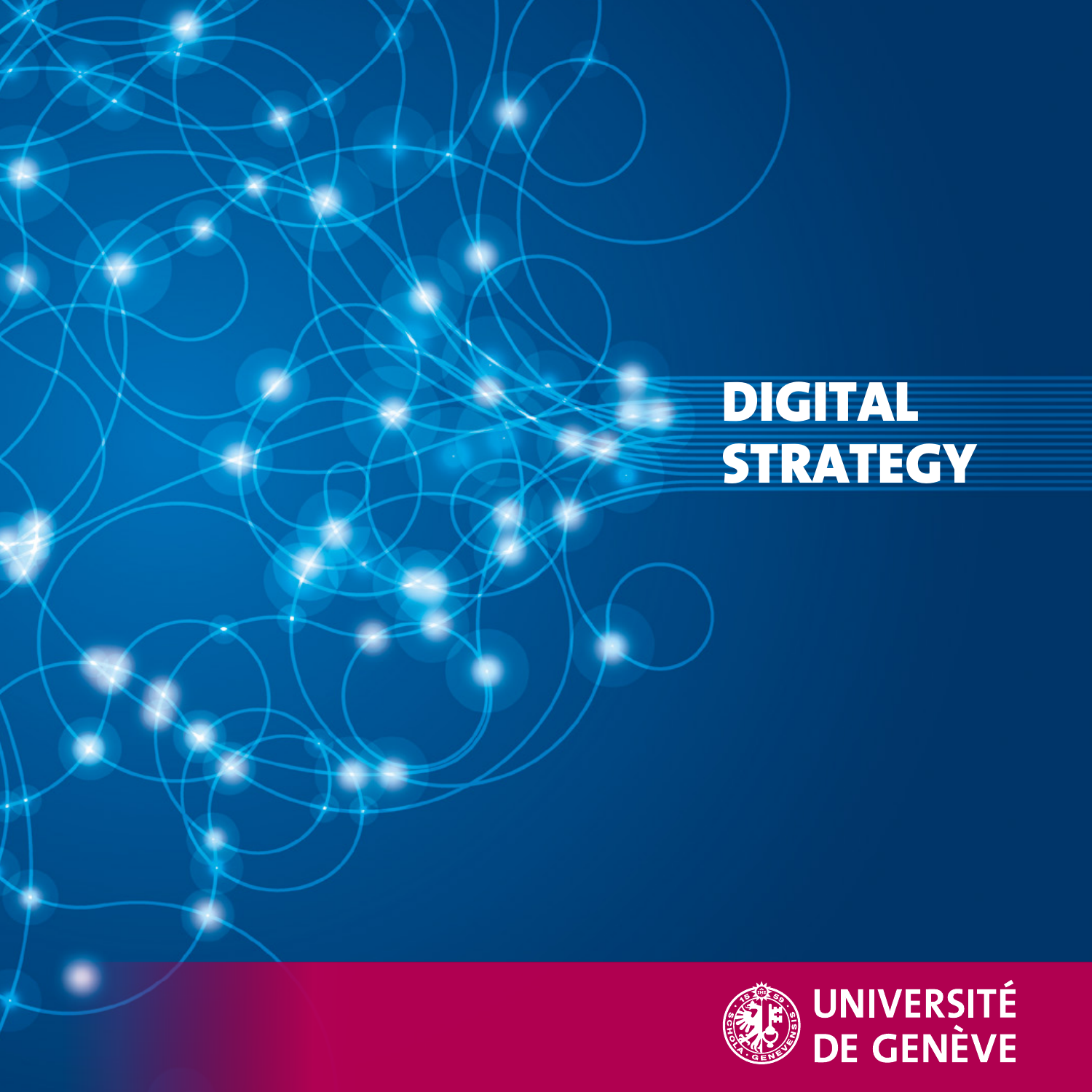## Vision **<sup>4</sup>** Foreword 2007

## Themes and Objectives

| 1. Digital technology for teaching and research                |  |
|----------------------------------------------------------------|--|
| 2. Digital solutions for open, connected science               |  |
| 3. Digital expertise in the service of society                 |  |
| 4. Digital tools for the University community                  |  |
| 5. Governance for the digital transformation of the University |  |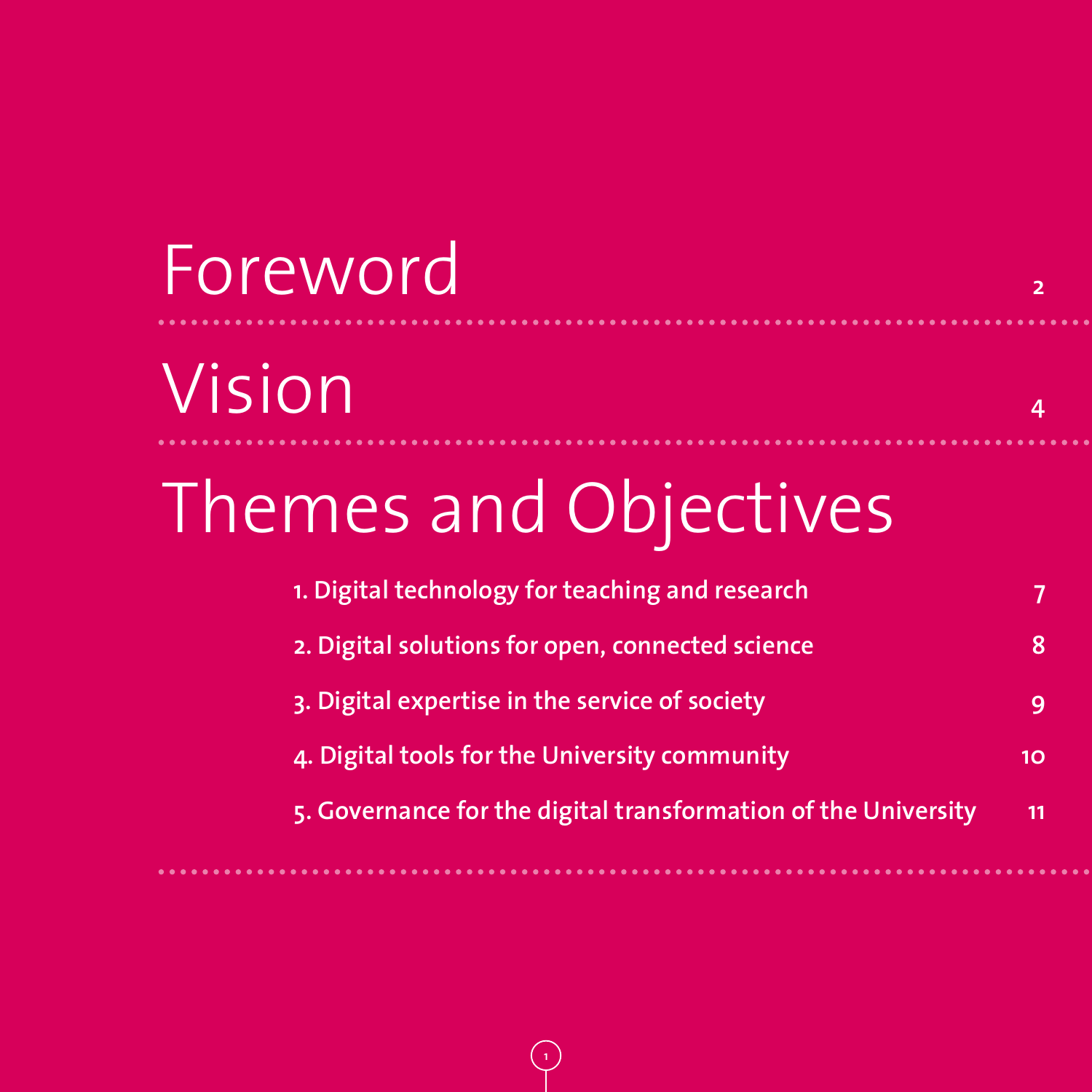**Digital technology is a major economic, political, social and scientific challenge of our times, which profoundly impacts the academic world. Distance learning, augmented reality, artificial intelligence and big data are examples of technological trends that are changing universities. These and other developments are present in the daily lives of students, teaching staff and researchers. They are revolutionising ways of teaching and learning, opening new fields of academic activity, providing powerful tools for producing and sharing knowledge, and encouraging new ways for scientists to interact with society. Digital technology is also contributing to changes for university administrative and technical staff, as services are moving online, new jobs are emerging and novel digital tools are rapidly developed.**

**The University of Geneva is keenly aware of these issues, and has recognised this digital transformation as a cross-cutting theme that affects all of its activities. The impact of digital technology was thus explicitly included in 2015 in the University's strategic plan "The University of Geneva in 2025" \*, expressing the institution's ambition to be "a major player in the digital revolution". This aim involves, in particular, continuous development of digital infrastructure and services, promoting teaching and research concerning digital technology and its consequences, implementing new methods of sharing knowledge, and optimising various administrative processes. To achieve this objective, a Digital University initiative was established at the Rectorate level and a Digital Strategy Office (Bureau de la Stratégie Numérique or BSN) was created in 2016, with the mission of defining and piloting the University's Digital Strategy, as well as monitoring and coordinating digital initiatives within the University and stimulating innovative projects.**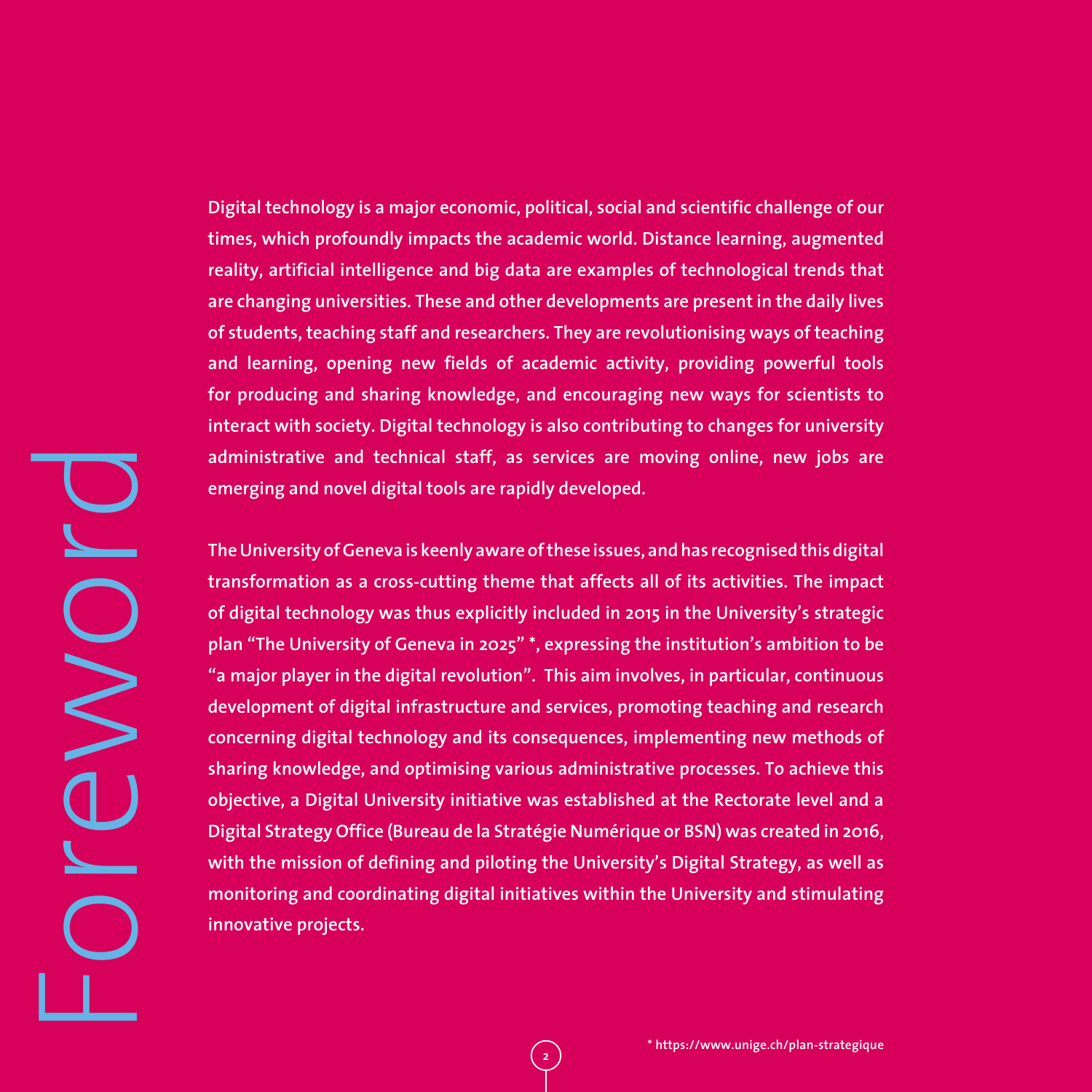**As an important step in the development of this strategy, the BSN organized four consultative workshops in autumn 2017, in which the whole University community was invited to take part. In addition, a participative website enabled everyone to contribute their thoughts and to continue discussions beyond the workshops.** 

**This broad consultation was followed by a comprehensive series of interviews with representatives of the faculties and the common services. These discussions made it possible to identify the main areas where digital activities were occurring at the University and those where new initiatives still need to be developed.**

**This wide-ranging consultative process has made it possible to establish a Digital Strategy – accompanied by an Action Plan – that applies to the University as a whole. This strategy approaches the digital transformation not only from a technical point of view but also from the point of view of the changes that it will entail for students, teaching staff, researchers, administrative and technical staff, and the University's partners. This inclusive approach is shared by the Action Plan, which includes projects and initiatives resulting from the consultations and discussions. These will be implemented in collaboration with all relevant University stakeholders.** 

> Yves Flückiger **Rector**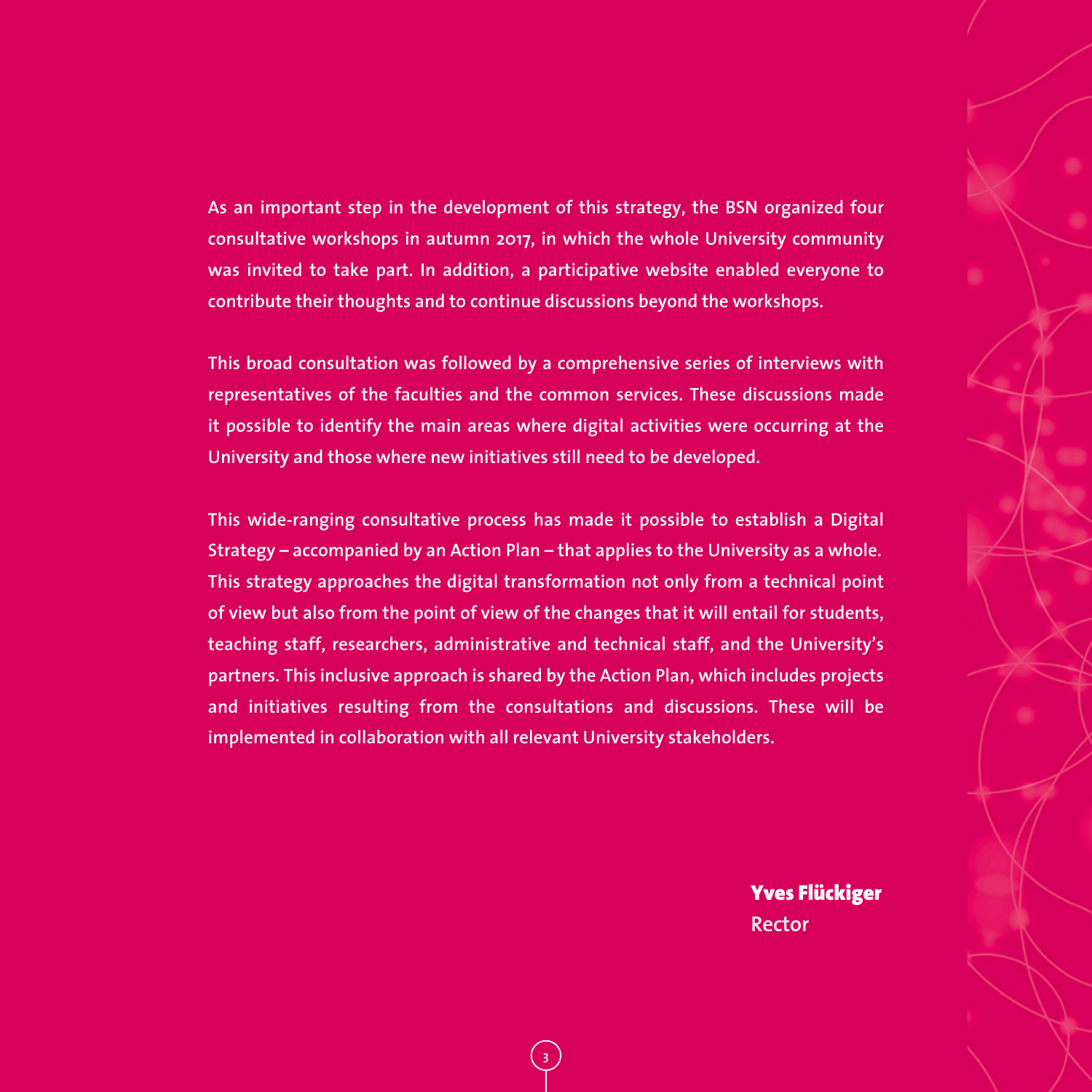#### A strategy that takes into account the multiple facets of digitalisation

**The University of Geneva has decided to develop a strategy that aims to encompass several dimensions of the impact of digital technology, without focusing too narrowly on digital tools and infrastructures. For the University of Geneva, digital technology is seen as:** 

- $\bullet$  **A subject** of teaching and research: the University trains and prepares **its students for the digital transformation of society by giving them the means to understand and face the challenges that the digital world presents. Digital is understood not only in its technological dimension, but also in its broader impacts, in particular cultural, economic, legal and social.**
- **<sup>** $\bullet$ **</sup>** A **tool** for teaching and research: the University offers its own community, **as well as society at large, new digital services that enable them to benefit from the advantages of new technologies for teaching, research and outreach activities.**
- **Q** A **challenge** for society: the University aims to play an active part in **debates on digital technology at the local, national and international level, and plans to contribute – through its activities and projects – to the strategic plans of the State of Geneva, the Swiss Confederation and of various international organisations with which the University has special ties.**

Vision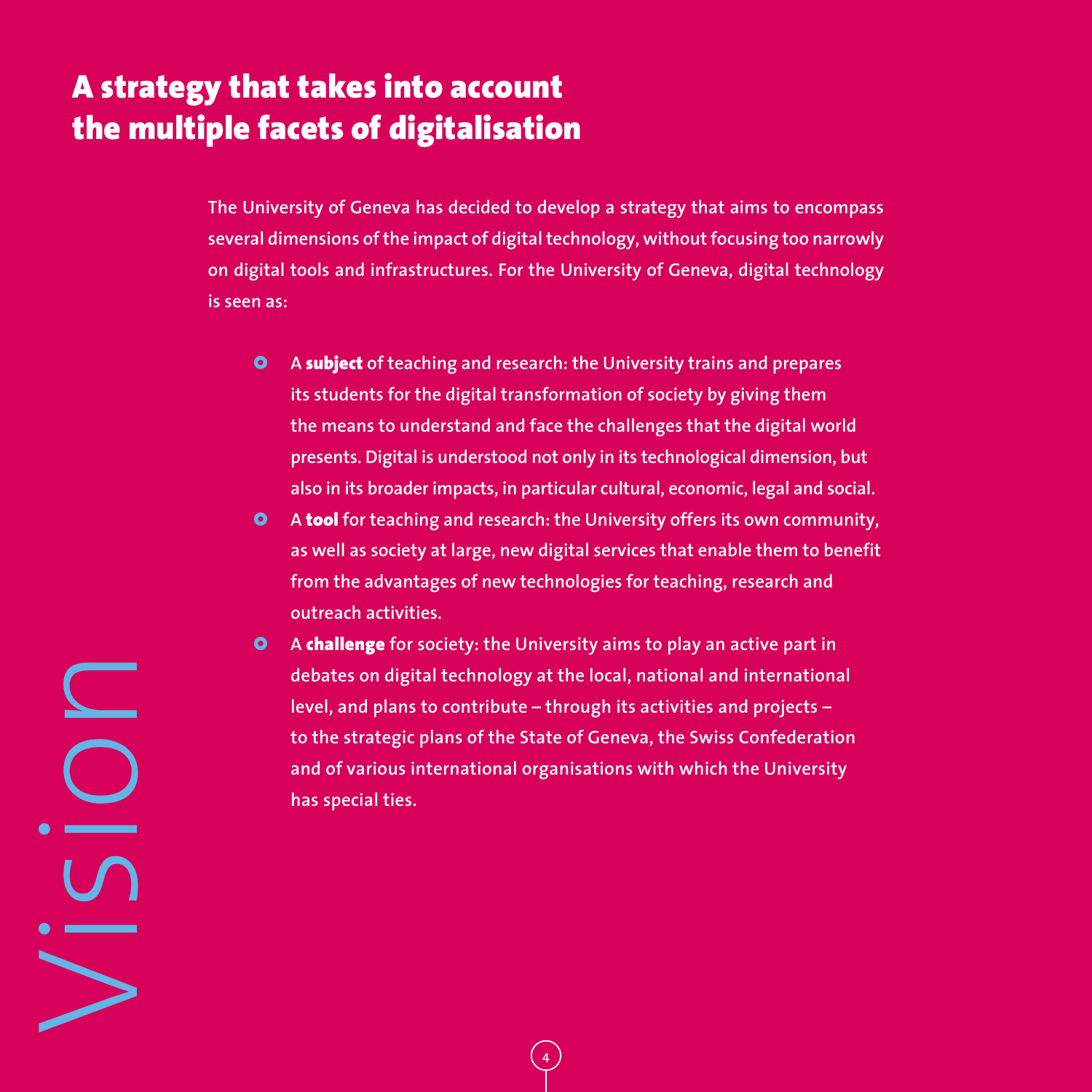#### A strategy to support the University of Geneva's missions and values

**The University's Digital Strategy is inspired by the missions and values defined in the strategic plan "The University of Geneva in 2025". It provides a springboard for strengthening ties between the University and International Geneva; consolidating the role of the University as a regional, national, and international reference; promoting the emergence of interdisciplinary activities; and establishing the University's capacity for innovation in the use and development of new digital technologies for education and research, such as artificial intelligence.** 

**The Digital Strategy is a tangible expression of the University's global vision, presenting a series of objectives aiming to strengthen the institution's digital activities and projects, as well as helping to develop new initiatives, thereby contributing to the digital transformation that is underway in society and in the world of academia. In equipping ourselves with a Digital Strategy, the University of Geneva aims to:**

- $\bullet$  Support, develop and promote the University's digital expertise **in an interdisciplinary and global manner**
- **O** Strengthen the University's capacity for developing innovative teaching, **research and digital services**
- $\bullet$  Establish collaborations on digital issues with academic and non-academic **external partners**
- $\bullet$  Enable the University community as well as the broader society to come **to grips with the digital transformation**

**5**

 $\bullet$  Create conditions for appropriate and responsible use of digital **technology by the University community**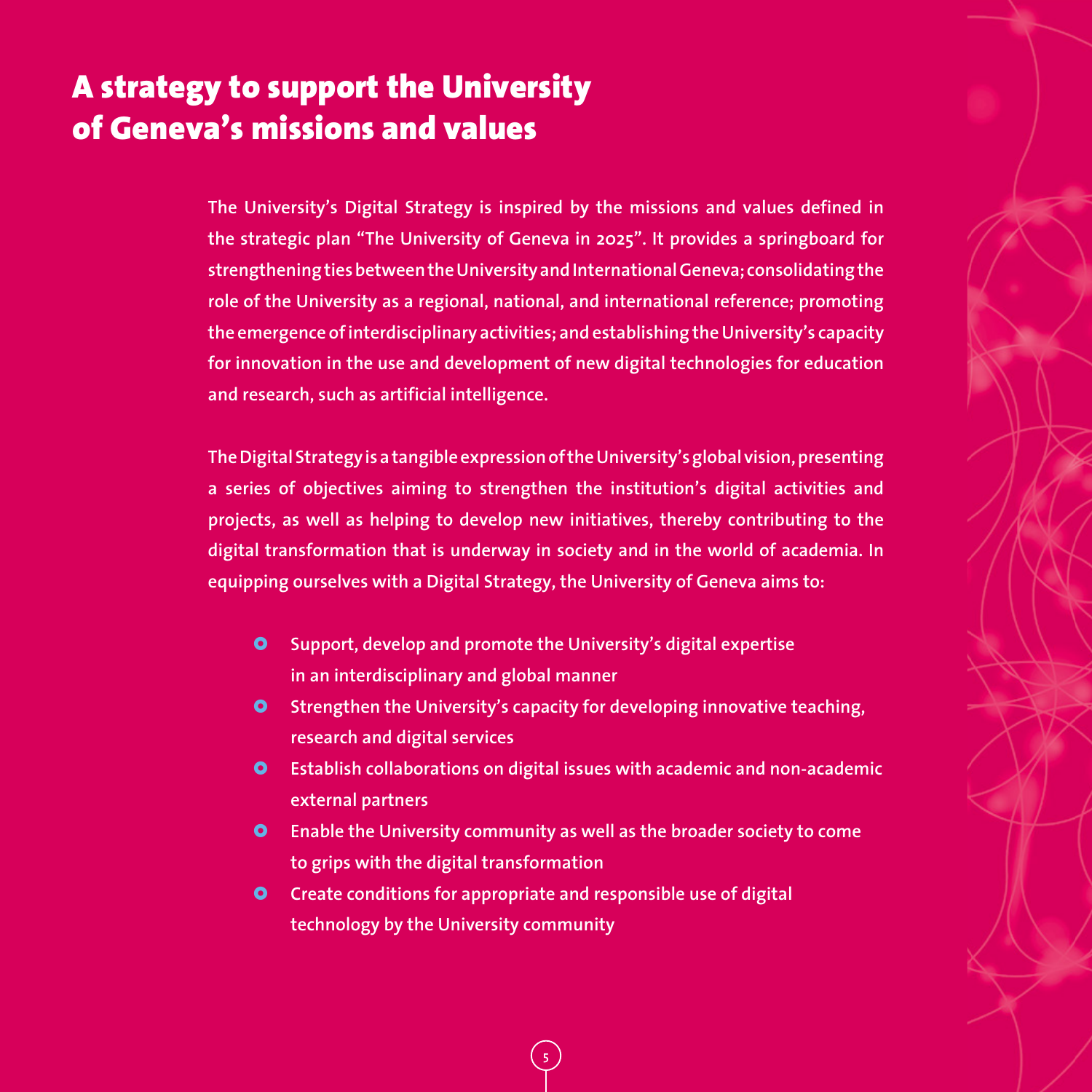

# Themes and Objectives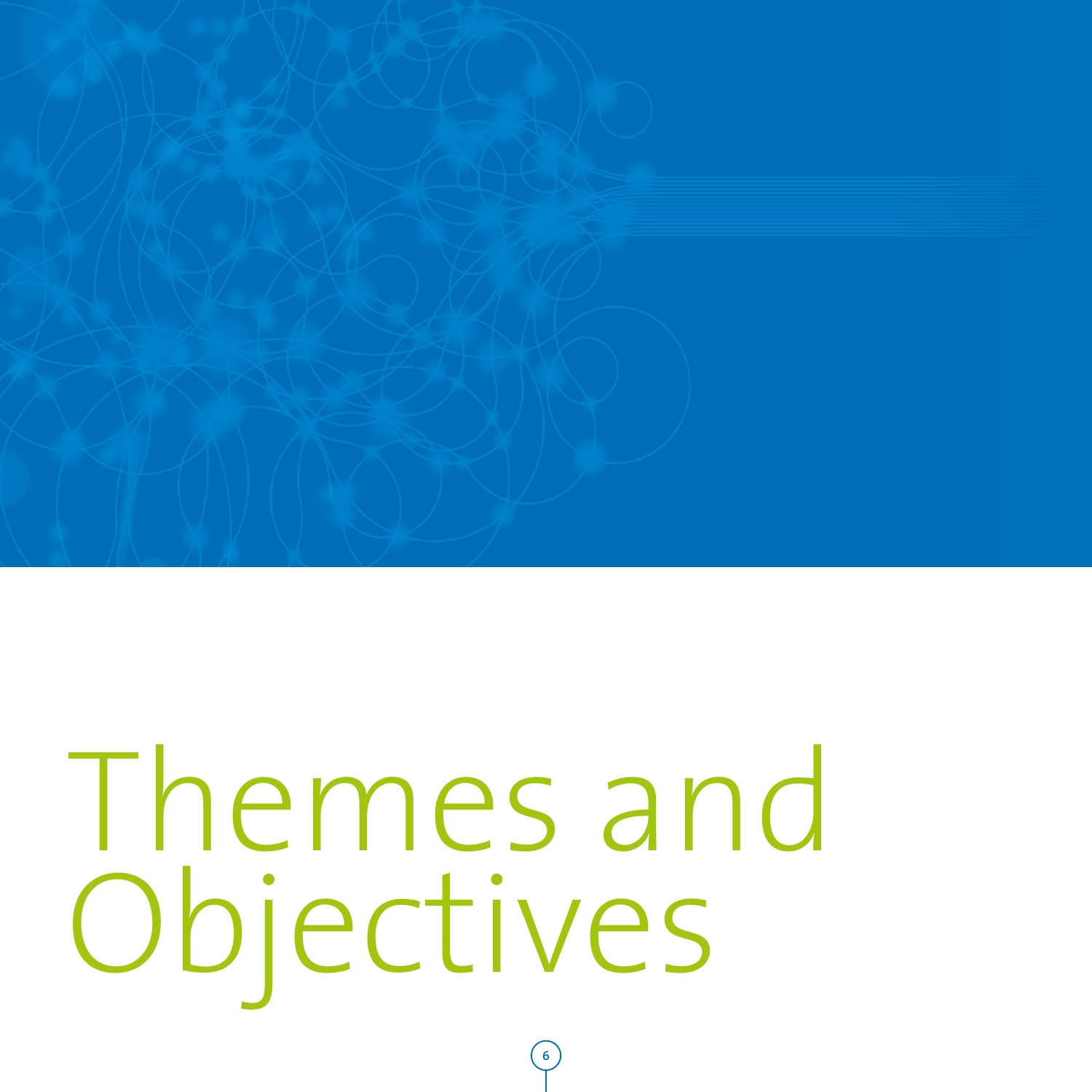

#### Digital technology for teaching and research

**1 Digital technology<br>
1 for teaching and research<br>
1 and 1 and 2 and 1 and 2 and 2 and 2 and 2 and 3 and 3 and 4 and 3 and 4 and 3 and 4 and 4 and 4 and 4 and 4 and 4 and 4 and 4 and 4 and 4 and 4 and 4 and 4 and 4 and 4 responsibility to understand and assist this digital transformation, in order to prepare the students, in all the programs that the University offers, for a globalised and digital world. As a place where knowledge is developed and shared, the University promotes teaching and research that make it possible to better understand digital technology and its social, economic and environmental impacts as a subject of study. The University is also committed to seizing the opportunities offered by digital technology for providing quality teaching and responding to current and future challenges in education, such as adapting the University infrastructure for the digital transition, and innovating in teaching and knowledge assessment.** 

OBJECTIVES **DBJECTIVES**  1. **Integrate digital technology and reflection on its impacts into all forms of academic training.**

2. **Promote the development of new fields of research on digital technology and its consequences.**

3. **Support the creation of innovative types of teaching and knowledge assessment based on digital technologies.**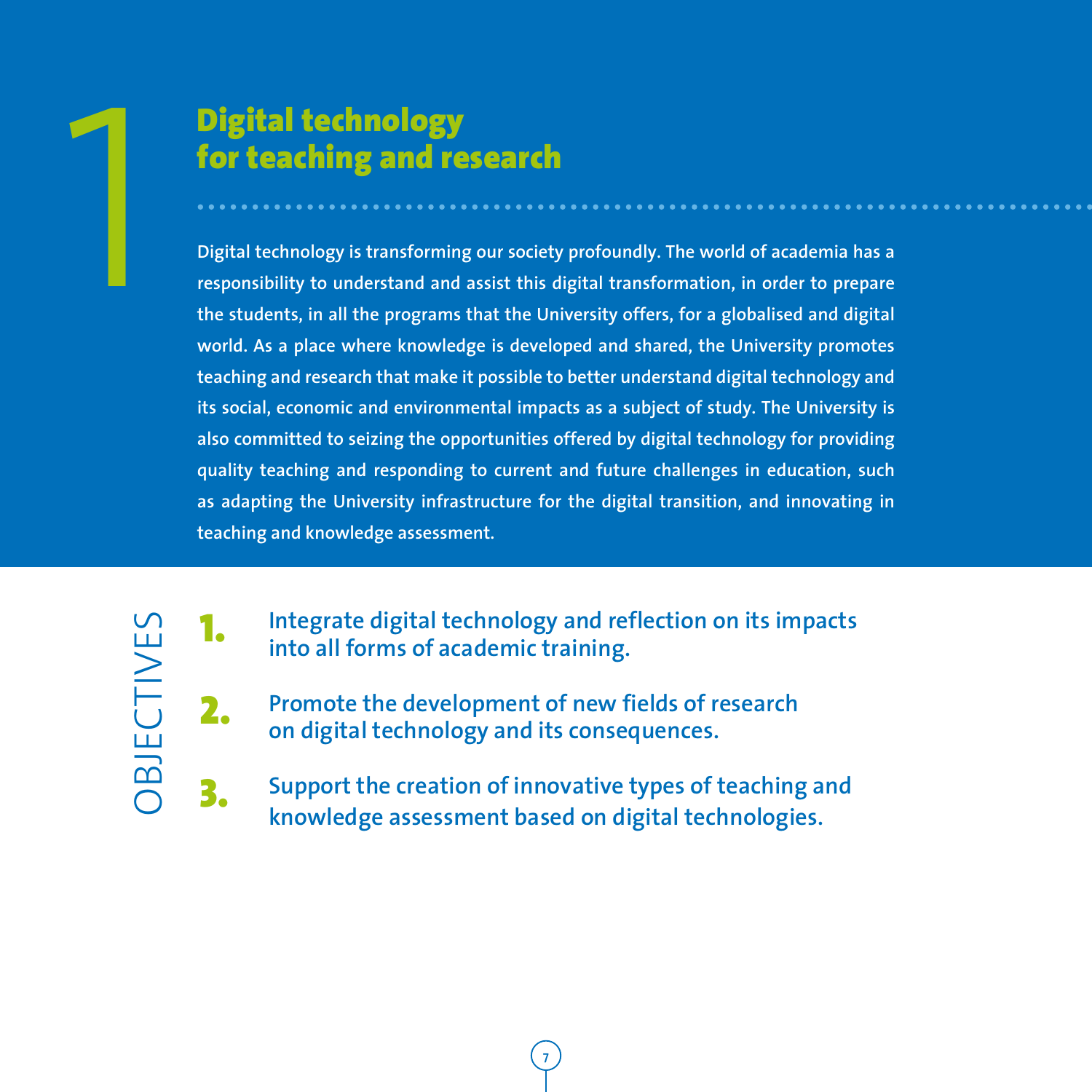

#### Digital solutions for open, connected science

**Example 12 Solutions<br>
2 <b>Technological innovation is changing the organisation of science and research in fundamental ways. Thanks to digital technology, research teams the world over can work together and access a wide r in fundamental ways. Thanks to digital technology, research teams the world over can work together and access a wide range of scientific data. Scientific publications are ever more accessible thanks to the move towards open access journals and the use of open digital platforms. As an institution that aims to participate in the digital transformation, the University of Geneva wants to contribute to the development of open, better-connected science for the benefit of the scientific community and society.**



4. **Create framework conditions that favour the transmission and sharing of results of scientific research and the online visibility of the University's activities.**

5. **Raise awareness about practices of teaching and research that transmit knowledge based on open, participative and inclusive methods, and train the University community accordingly.**

6. **Support the digitalisation of the scientific and cultural heritage of the University and its partners in order to facilitate the sharing and study of these resources.**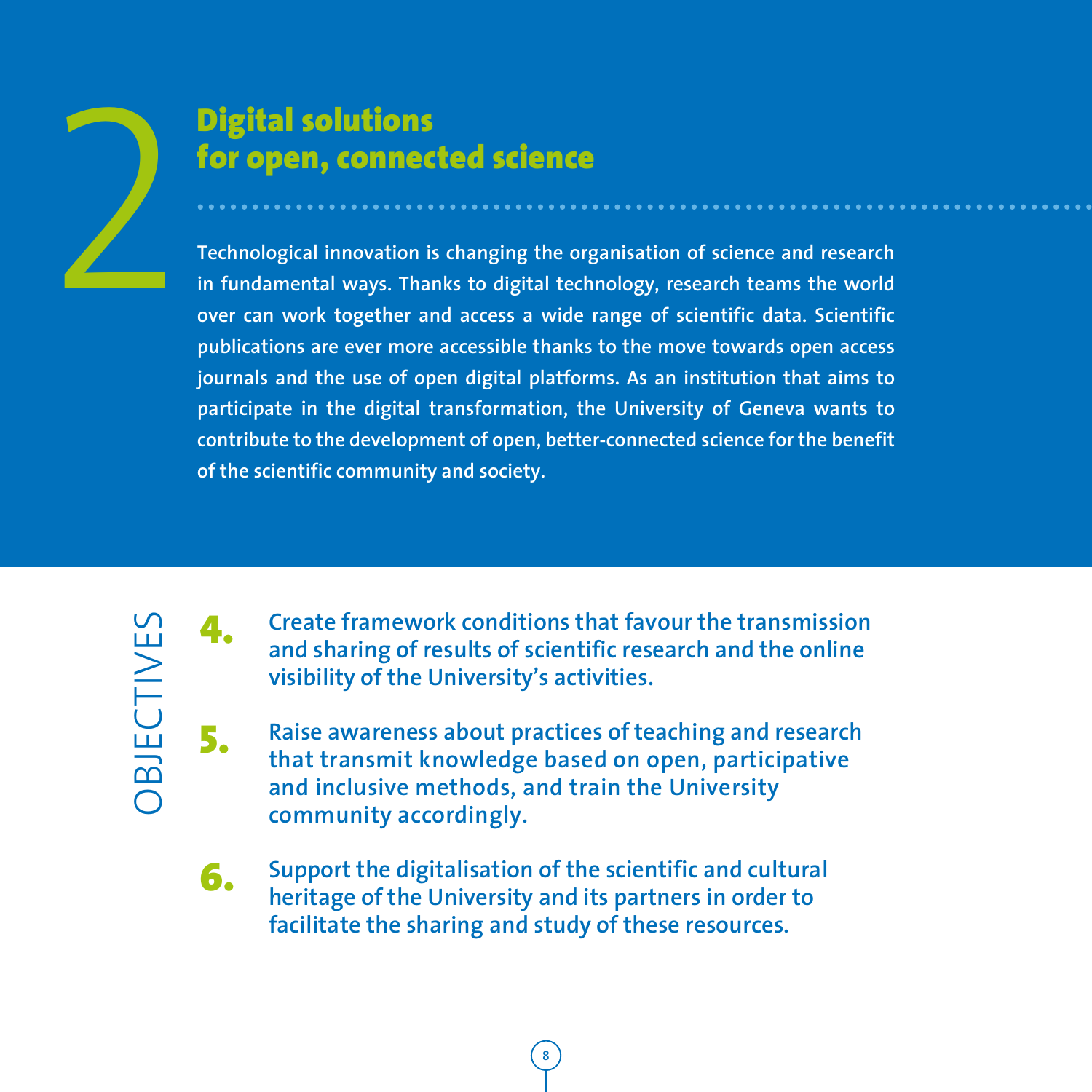

#### Digital expertise in the service of society

**Example 12 Starting in the service of society**<br>3**Thanks to close ties with the region and numerous partnerships with other**<br>3**Thanks to close ties with the region and numerous partnerships with other**<br>3**Thanks to close ti universities, companies, public bodies and international organisations, the University of Geneva is playing a part in shaping the digital world of tomorrow in myriad ways, preparing society to deal with and adapt to the increasing speed of digital transformation.** 



7. **Establish the University as a centre of expertise and innovation on digital transformation at the service of society.**

8. **Work with the University's partners to shape the digital society of tomorrow.**

9. **Contribute to the political and intellectual debate on digital technology and the challenges it poses.**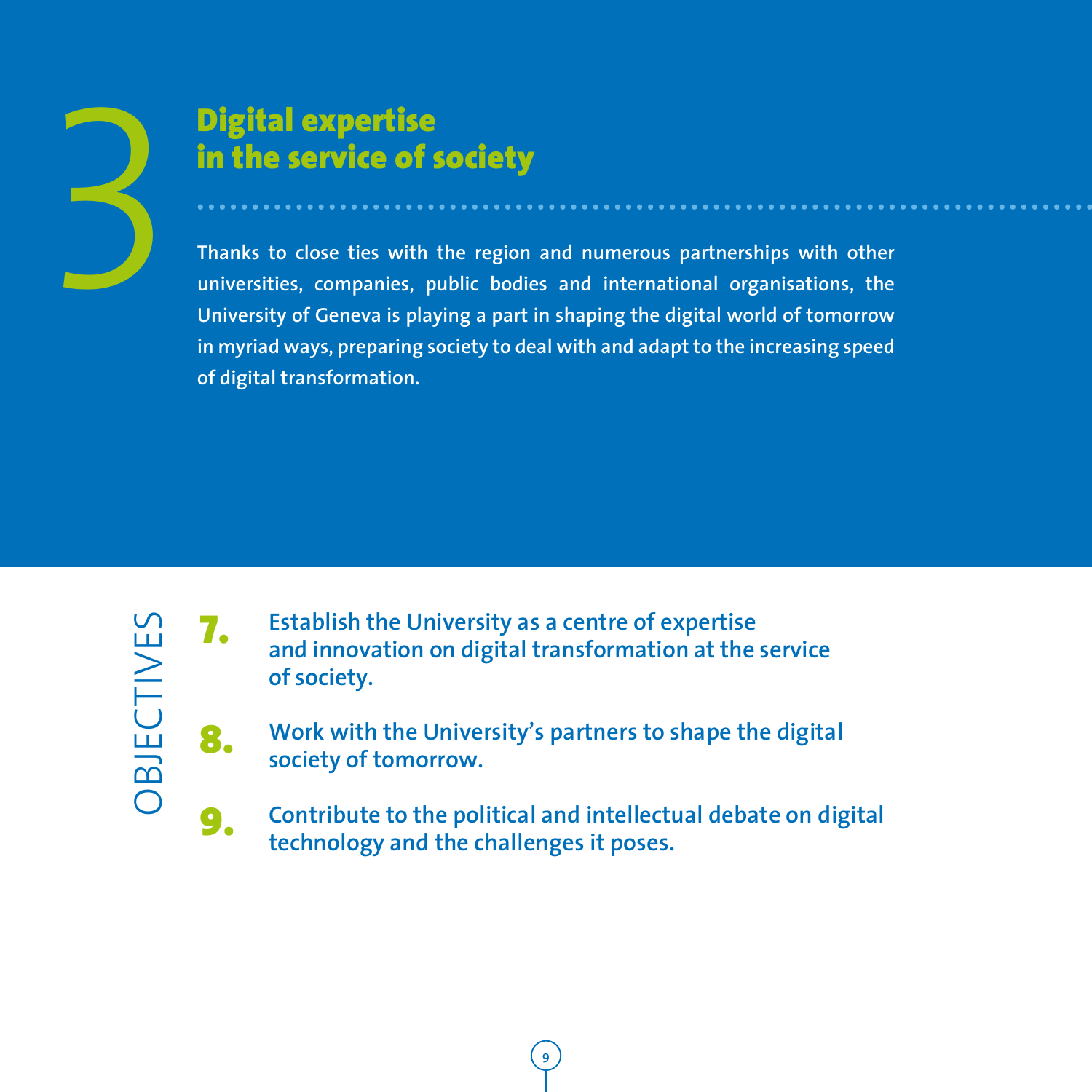#### Digital tools for the University community

**Digital tools<br>
for the University community<br>
Digital technology provides great opportunities when it comes to simplifying<br>
ways of working, collaborating or interacting, but it comes with certain risks and<br>
can be frustra ways of working, collaborating or interacting, but it comes with certain risks and can be frustrating. This is particularly true if it creates inequality, or if it is introduced without adequate explanation or institutional support. Faced with technological challenges, the University of Geneva wishes to promote a digital strategy that focuses on people and reflects current environmental concerns. It aims to enable everyone to acquire a basic understanding of digital technologies, by developing tools and services adapted to the needs of users, and by accompanying digital innovation with thoughtful reflection on the resulting changes.**

**OBJECTIVES** OBJECTIVES

10. **Develop basic digital skills within the University community and ensure that everyone can use digital tools in a responsible and mindful manner.**

Limit the environmental impact of digital technology and **encourage its use with a view to sustainable development.**

12. **Encourage proposals and initiatives from the University community for development of tools and services adapted to the community's needs, and ensure support for changes resulting from digitalisation.**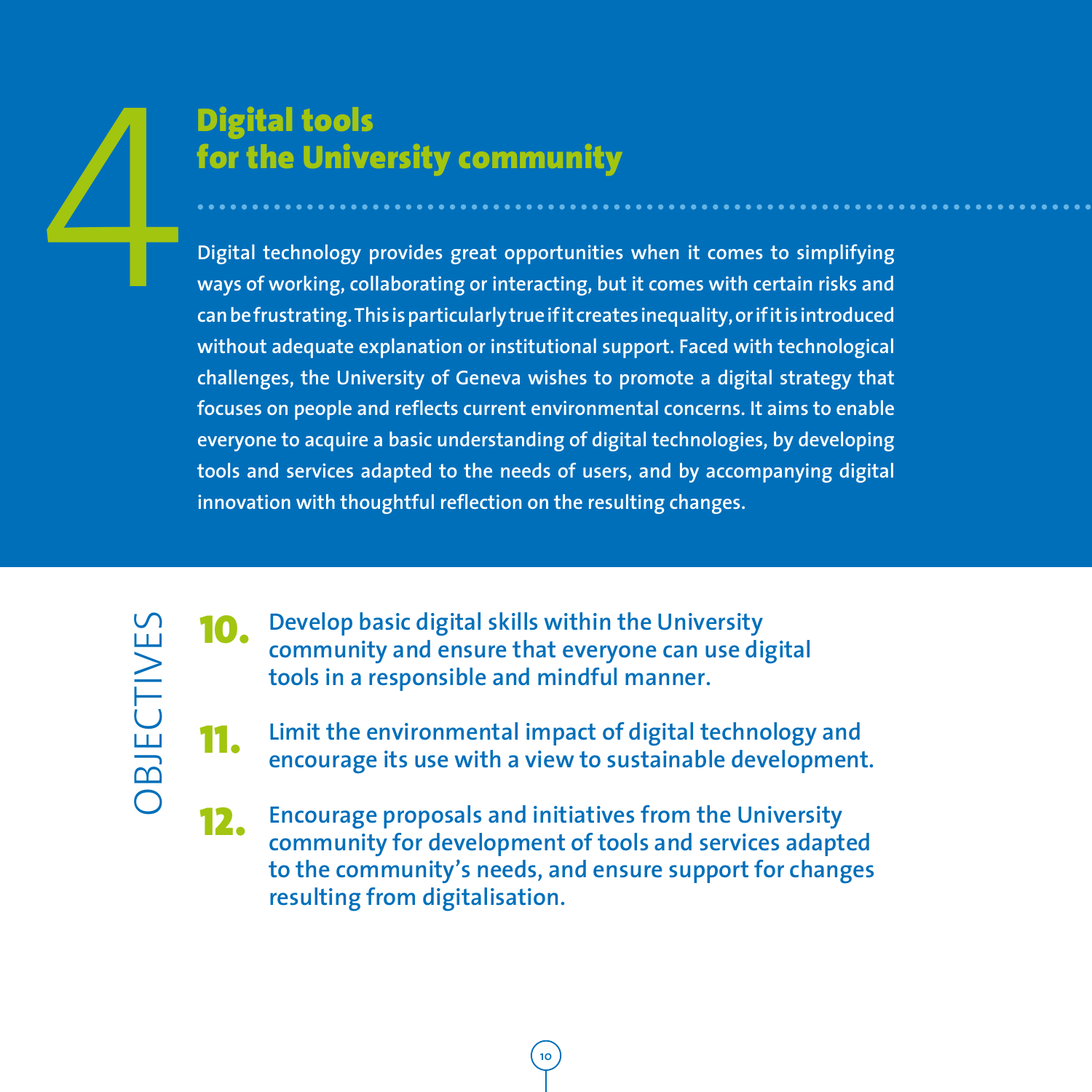#### Governance for the digital transformation of the University

**Example 19 Covernance for the digital<br>transformation of the University<br>As digital technology has implications for all of the University's activities,<br>appropriate governance is essential, taking into account all stakeholde appropriate governance is essential, taking into account all stakeholders within the institution. This governance must enable the University to keep track of digital activities and projects within the institution and further afield, and, above all, to develop new knowledge by bringing together people active in digitalisation at the University and by promoting collaboration with external partners.**

**OBJECTIVES** OBJECTIVES

13. **Implement institutional governance that ensures a cross-cutting approach to digitalisation.**

14. **Ensure that activities and projects for the Digital Strategy are firmly established in the faculties, interfaculty centres, and services.** 

15. **Federate and coordinate major digital activities and projects across the University and promote strategic collaborations with external partners.**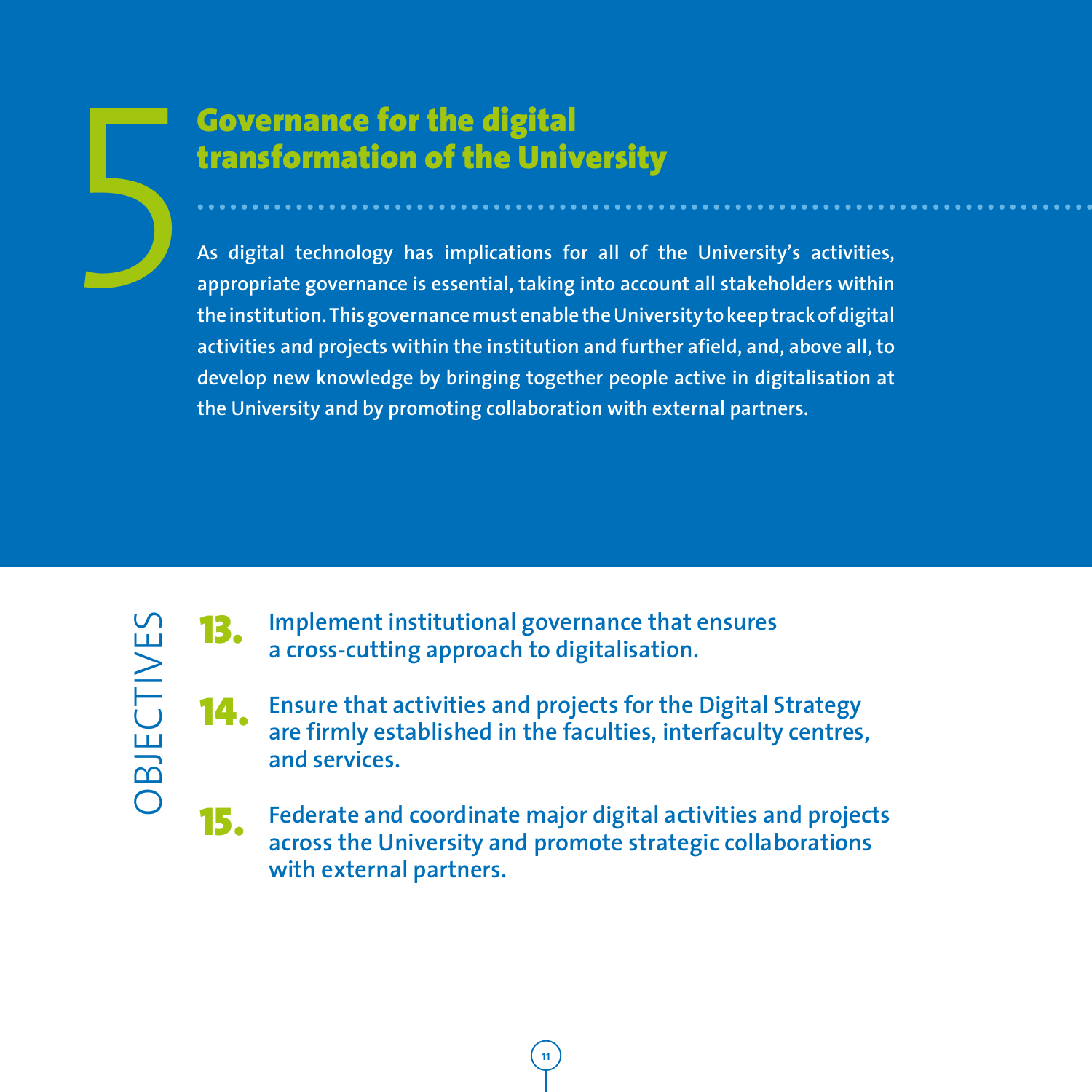## **Digital technology at UNIGE in numbers**

## **1,400 WiFi hotspots**

**on the University campus**

## **10,000 hours**

**of classes and conferences stored on the audio-visual distribution platform per year**

## **1,800 terabytes**

**of research data – the equivalent of 2,000 years of non-stop music – saved in the academic storage space** **67,000**

**and**

**publications saved in the University's open archive,** 

**930,000**

**documents downloaded**

## **50 million**

**emails sent to the University community's email accounts per year**

## **600,000**

**people signed up for UNIGE Massive Open Online Courses (MOOCs)** 

**1.3 million** 

**accounting entries per year**